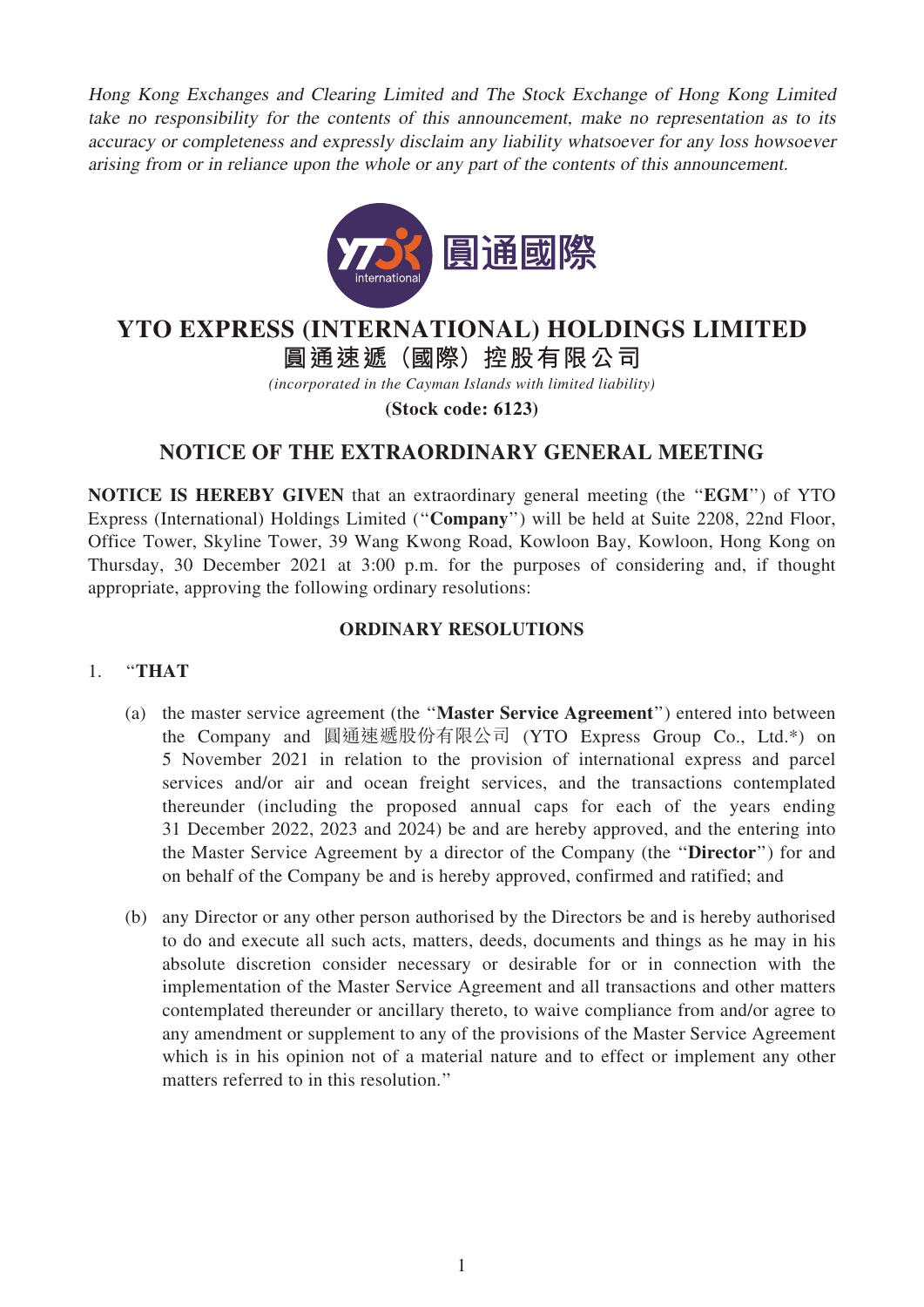#### 2. "THAT

- (a) the master charter agreement (the ''Master Charter Agreement'') entered into between the Company (for itself and on behalf of its subsidiaries, together with the Company, the ''Group''), 杭州圓通貨運航空有限公司 (YTO Cargo Airlines Co., Ltd.\*) and 上海圓 通國際貨物運輸代理有限公司 (Shanghai Yuantong International Cargo Freight Agent Co., Ltd.\*) on 5 November 2021 in relation to the provision of air freight chartering services to the Group to and from countries and regions around the world for the transportation of air cargoes, and the transactions contemplated thereunder (including the proposed annual caps for each of the years ending 31 December 2022, 2023 and 2024) be and are hereby approved, and the entering into the Master Charter Agreement by a Director for and on behalf of the Company be and is hereby approved, confirmed and ratified; and
- (b) any Director or any other person authorised by the Directors be and is hereby authorised to do and execute all such acts, matters, deeds, documents and things as he may in his absolute discretion consider necessary or desirable for or in connection with the implementation of the Master Charter Agreement and all transactions and other matters contemplated thereunder or ancillary thereto, to waive compliance from and/or agree to any amendment or supplement to any of the provisions of the Master Charter Agreement which is in his opinion not of a material nature and to effect or implement any other matters referred to in this resolution.''

By order of the Board YTO Express (International) Holdings Limited 圓通速遞(國際)控股有限公司 Yu Huijiao Chairman

#### Hong Kong, 8 December 2021

Notes:

- 1. Any shareholder of the Company entitled to attend and vote at the EGM is entitled to appoint a proxy to attend and vote instead of him/her/it. A proxy need not be a shareholder of the Company. A shareholder who is the holder of two or more shares of the Company may appoint more than one proxy to represent him/her/it to attend and vote on his/her/its behalf. If more than one proxy is so appointed, the appointment shall specify the number and class of shares in respect of which each such proxy is so appointed.
- 2. In order to be valid, a form of proxy together with the power of attorney or other authority, if any, under which it is signed or a certified copy of that power or authority, must be deposited at the Hong Kong branch share registrar and transfer office of the Company, Tricor Investor Services Limited, at Level 54, Hopewell Centre, 183 Queen's Road East, Hong Kong, as soon as possible but in any event not less than 48 hours before the time appointed for the holding of the EGM (i.e. not later than 3:00 p.m. on Tuesday, 28 December 2021) or the adjourned meeting (as the case may be). Delivery of the form of proxy shall not preclude a shareholder of the Company from attending and voting in person at the EGM and, in such event, the form of proxy shall be deemed to be revoked.
- 3. In the case of joint holders of a share of the Company, any one of such joint holders may vote, either in person or by proxy, in respect of such share of the Company as if he/she were solely entitled thereto, but if more than one of such joint holders are present at the EGM, personally or by proxy, that one of the said persons so present whose name stands first in the register in respect of such share of the Company shall alone be entitled to vote in respect thereof.